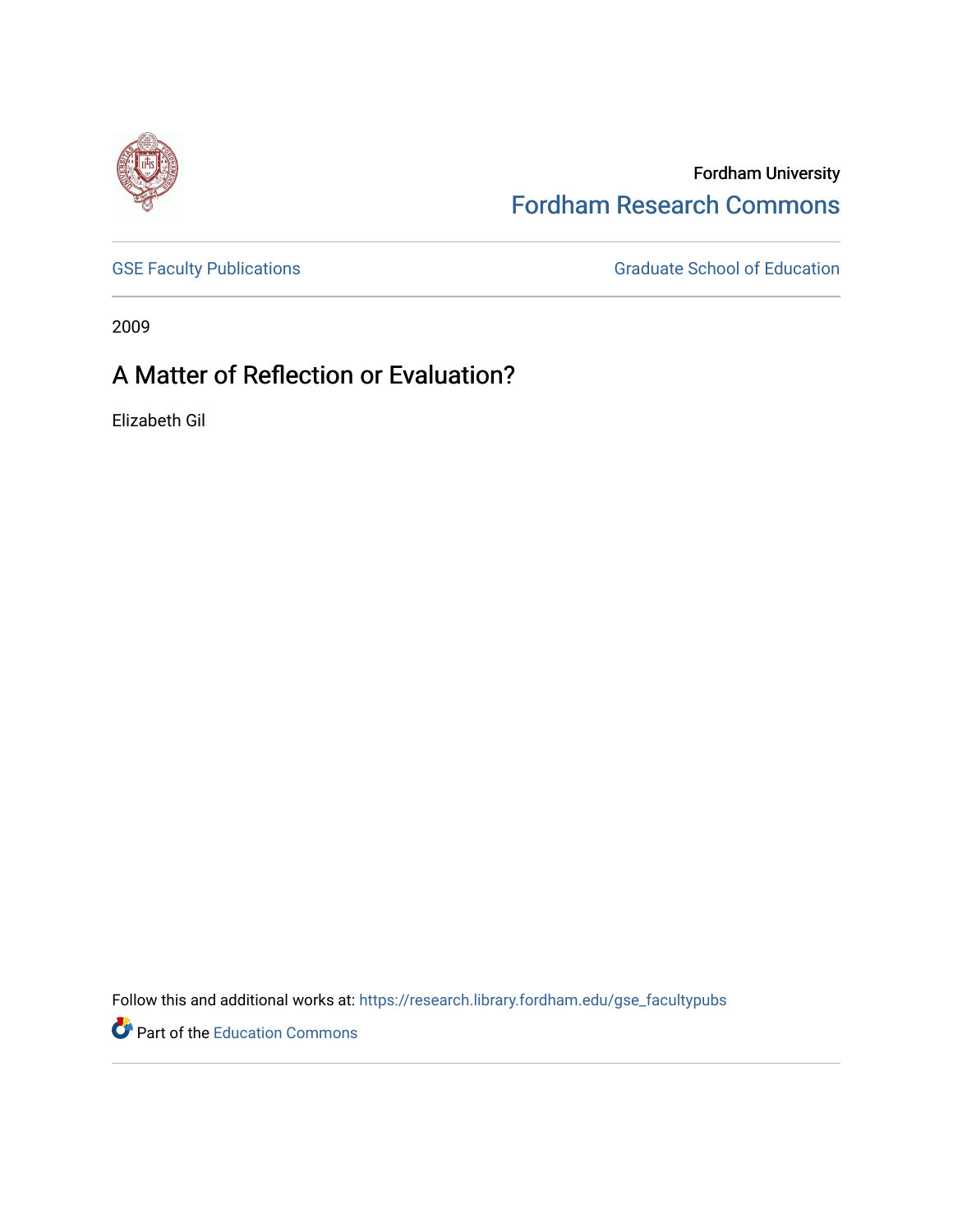### **A Matter of Reflection or Evaluation?[1](#page-1-0) By Elizabeth Gil**  *TNLI MetLife Fellow, New York City, NY*  **June 2009**

"Andy, I feel so horrible for her. You know, I think Delia dreads coming to work every day. This morning she told me she cried herself to sleep last night. Has that ever happened to you in mentoring? I don't feel like there's ANYTHING I can say to make her feel better." Lia slumped into a chair.

Even though he was on the phone, Andrew Money could just feel the pained look on his friend and former co-worker Lia Lebron's face as he switched the phone receiver to his other ear. Taking a drink of his coffee and putting on his Mentoring Liaison hat, Andrew began, "Lia, there's only so much you can do as a mentor. You remember your first year as a teacher, right? I think that maybe it's just hitting her hard because it's so far from what she expected. She's from a really different environment, with a totally different context and experience of schooling. I mean, how much can you really gain over a summer—fewer kids per class, co-teaching in the classroom—and then BAM! There they are—all alone in the classroom with all those kids and each of their unique situations staring back at them. Geez, I still remember my first year and I actually had attended a teacher ed program."

"I know what you mean, Andy. I think that she probably expected everything to be flowing by now—after all it's almost spring recess... I just wish there was something I could say or do, but I know that's not how mentoring is supposed to work. It also doesn't help that I'm not able to meet with her the way I'm supposed to every week with the schedule changes and the testing. Everything seems to get in the way on a daily basis. I do think she has a lot of promise—I can see it, Andy. We touch base here and there,

<span id="page-1-0"></span><sup>&</sup>lt;sup>1</sup> This case was written by Elizabeth Gil, Teacher and MetLife Fellow in the Teachers Network Leadership Institute. Materials for this case were taken extensively from *Hand-In-Hand: From Isolation to Collaboration* conducted by Carmen Vargas, MetLife Fellow, Teachers Network Leadership Institute, June 2005. To protect individuals and organizations, the case has been disguised. Cases are not intended to serve as endorsements, sources of primary data, or illustrations of effective or ineffective practice. Copyright © 2009 Elizabeth Gil and Teachers Network Leadership Institute.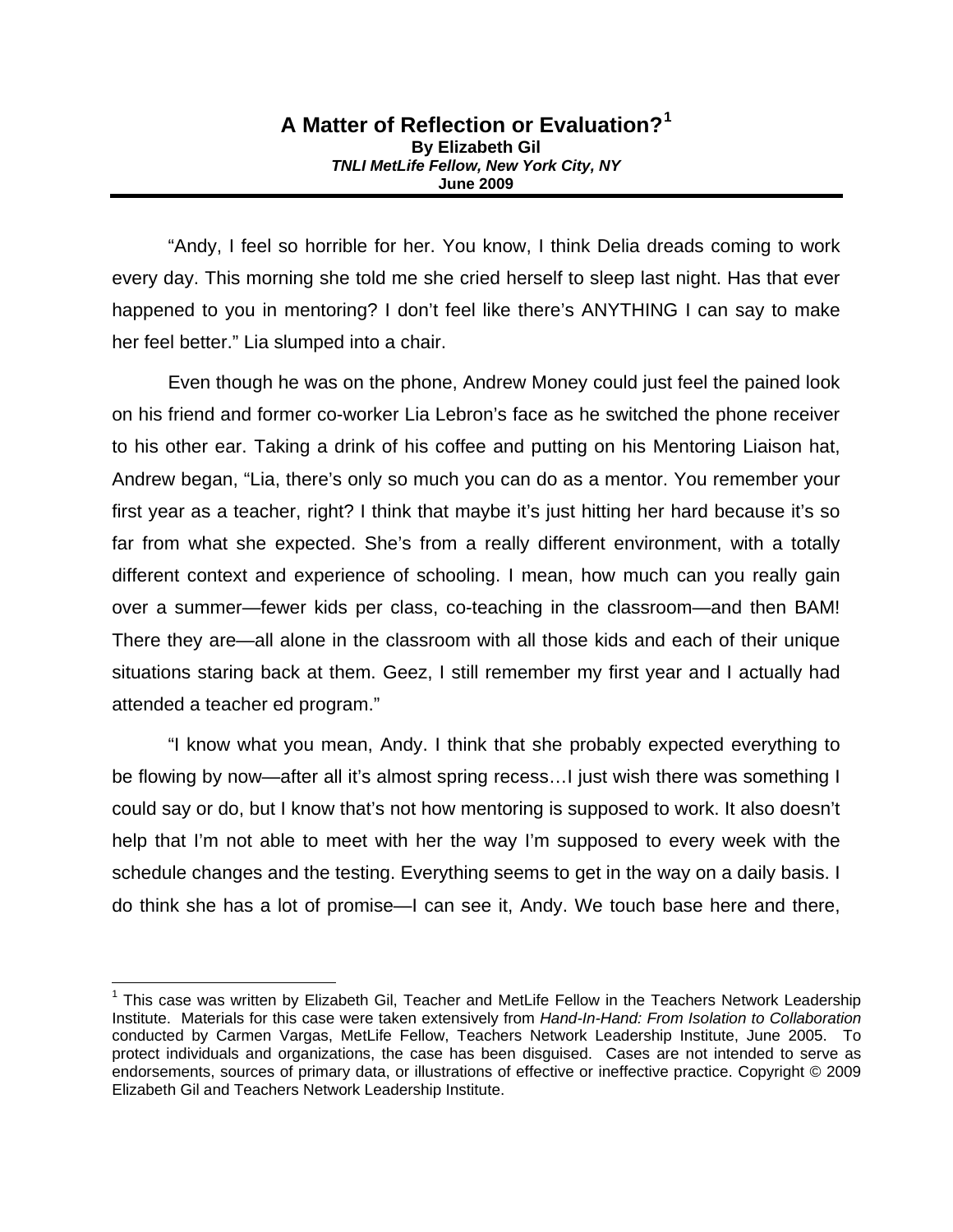but we don't really get that 'sit down' time. Oh, man, look at the time—I told myself I'd get to bed earlier tonight. I've been so tired all week."

# *Lia Lebron*

In the beginning of the school year, Lia Lebron had happily accepted the assignment of being a mentor. With her 12 years of teaching experience, first teaching every grade from kindergarten through third and now a literacy coach and test coordinator, she believed that she had a lot to offer and believed that teacher support was supremely important to keeping teachers in the profession, no matter through what pathway they entered the profession—traditional or alternative. In September, she imagined lively, frequent interactions with her mentee—the curriculum conversations, sharing strategies and successes, and even some of the bumps in the road that she could help her mentee through. Certainly the school-based mentoring model was better than what she had seen over the years—either no mentoring at all, or mentors who came in once a week, but were not part of the school community and didn't have much to offer. Lia felt that model didn't work at all. And then there was her principal, Jackie Gutierrez, who was extremely excited about school-based mentoring from the start.

As Lia thought back to the beginning of the school year, she could still picture the sparkle in Delia's eyes when they met at the beginning of the school year. Now that sparkle was all but gone. Lia and Delia had made an instant connection. Delia grew up in Michigan while Lia had attended college there. Over the last three months, though, little by little, the light in Delia's eyes seemed to be dimming. Lia could see the stress and hesitation in the young teacher's demeanor, in the way she walked in the hall with her head down or turned the other way when she saw the principal coming. At moments, sarcasm and even anger emerged when she spoke to Lia about a student in trouble yet again, "Isn't that a shocker?" she might say. Or about the latest meeting a parent had missed, "Well, wasn't that another wasted prep, yippee!." Wasn't it too soon for a young teacher to become so cynical? Was it inevitable for a new teacher in her circumstances?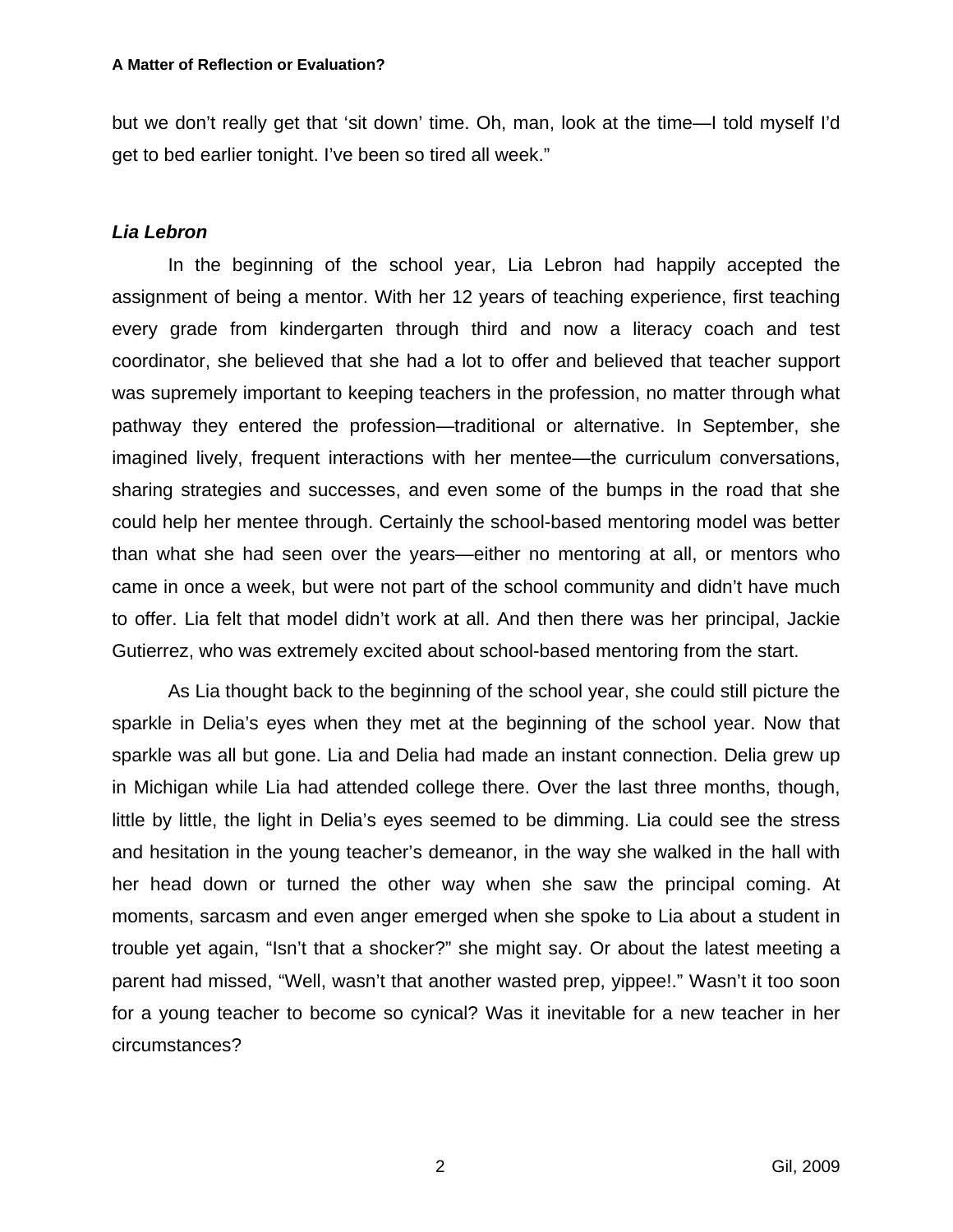## *Delia Franklin*

There was no doubt that the children in Delia's third grade class were a handful. They were so cute that one would never imagine the issues that abounded in the class. Four of her 25 students were in temporary housing, including shelters. Three were being raised by family members other than their parents. More than that, the people raising these children were not their legal guardians, making any major decisions about educational support services nearly impossible. There seemed to be a great deal of unkindness and bullying in the class, not to mention the disrespect toward Delia that seemed to be increasing day by day. Delia didn't even know that eight-year olds *could* have that much bad attitude and baggage—where did they keep it in those little, eightyear old bodies!? Why was it that when Lia said something to correct behavior in the hallway, they didn't roll their eyes or talk back?, Deia asked herself.

As she considered the day ahead of her, Delia wondered, "What do they do, just save it all for me—all those little morsels of hate and anger?" The closest thing she could drum up to a positive response was, "I know that can't be it with all the fights that break out in the auditorium, the gym, the library and let's not forget what happened in art last week! But then again, when something goes wrong, it is all my fault, right?" She sighed, caught the pile of books she was balancing in her arms as she turned the key, and pushed open the door to her classroom.

## *New Leadership at The Enrichment School, Hamilton Heights*

As a Principal, Jackie Gutierrez was tough, but she only expected from others what she expected of herself. Her "no excuses" attitude frustrated some of the teachers at The Enrichment School, a Pre-K to 4 school. Others saw it as a positive change from the previous principal who had retired after running the school for 10 years, leaving a great deal of disorder behind.

Jackie had been teacher in Red Hook, Brooklyn, a very tough part of town, for seven years. Therefore, she had a strong belief in high expectations and what educators should do for their students to ensure that those expectations were met. This view grounded her leadership style. As a teacher she worked 24/7, and knew what it as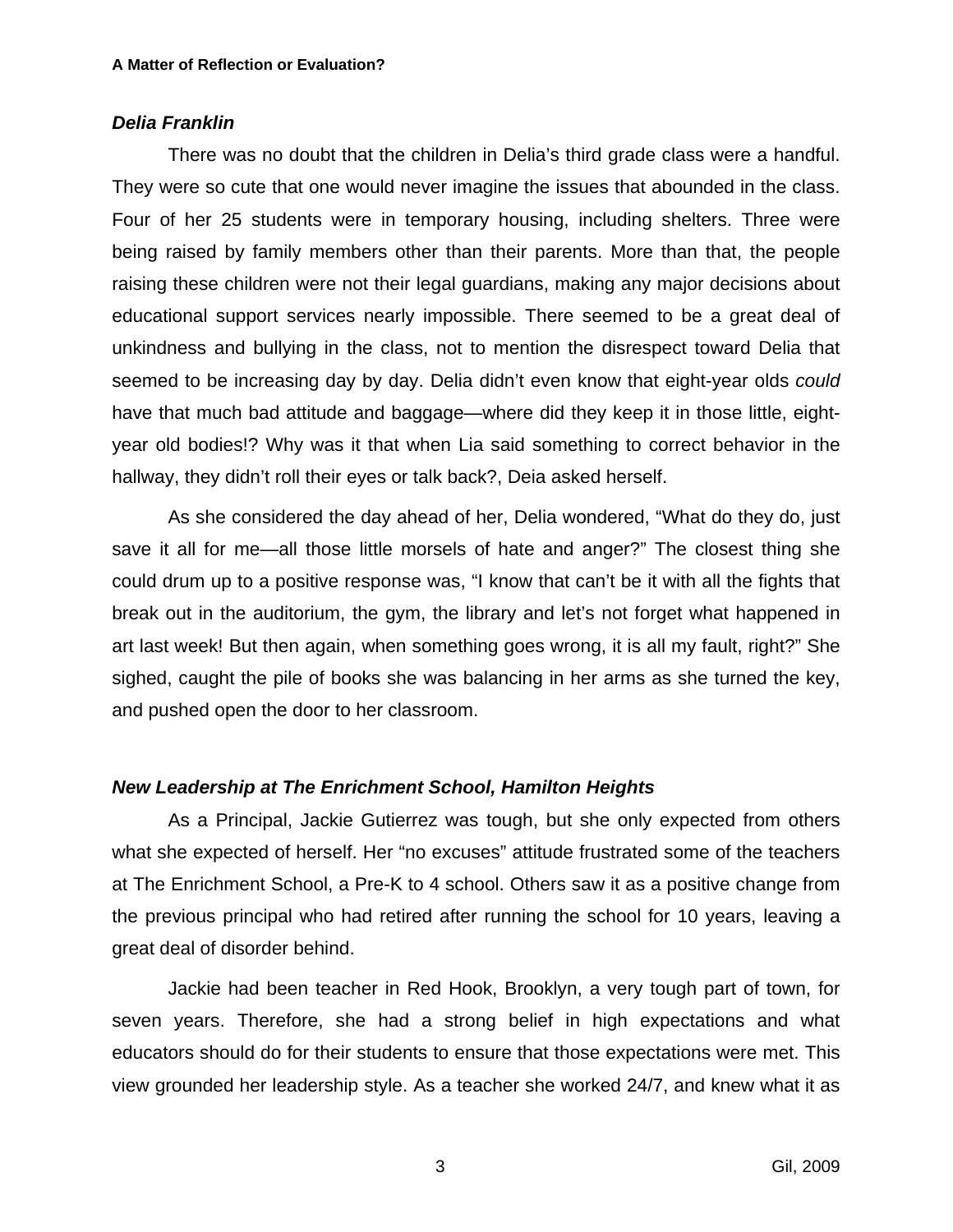#### **A Matter of Reflection or Evaluation?**

like to positively impact a student's life. She saw no reason why this same dedication would not be possible for all of the teachers at her school now. Even today, Gutierrez kept in touch with several of her former students. She knew the satisfaction of seeing a former student graduate first in his class in high school. She also knew the heartbreak of losing one to the streets.

In her first year as principal at the Enrichment School, Gutierrez was acutely aware of the context she had inherited from the school's previous principal. Located in Hamilton Heights, Enrichment was a neighborhood school with a population of 521 students, with 69% Black, 27% Hispanic, and 4% Asian students. The student body included 37% English language learners, representing five different languages including Spanish, Arabic, and Urdu. During the previous year, many of these English language learners had not received the mandated hours of English as a second language services as established by state guidelines. 14.5% of the school's students were special education students and the average attendance rate for the school during the previous school year was 87.9%, below the City expectation which was 95% for elementary school. At any one time during the school year, there were five to 10 students in the school who lived in temporary housing, sometimes from the same family. The school received Title I funding with 87% eligibility. Enrichment's faculty was relatively young with half comprising teachers who had taught for less than four years. Of the 30 teachers, 10 of them were completely new to the teaching profession.

Gutierrez felt invigorated by a session she'd seen presented over the summer about school-based mentoring. She was highly aware that an effective teacher is the greatest determinant of students' academic success. Goodness knew her school was going to need it. Mentoring would be a key vehicle to avoid having the state take over the school the following year. "This is a great structure," she thought to herself. Teachers supporting teachers, a framework for teacher development, this was great! With its five levels of development and specific elements to describe each, it would be a terrific way for her to see "where" her teachers were throughout the year" Gutierrez felt that prior to this session, she was not sure exactly how to implement an objective way to evaluate progress of the new teachers in the school. Soon after, she had a meeting with the school's most veteran teachers and asked for volunteers to mentor these new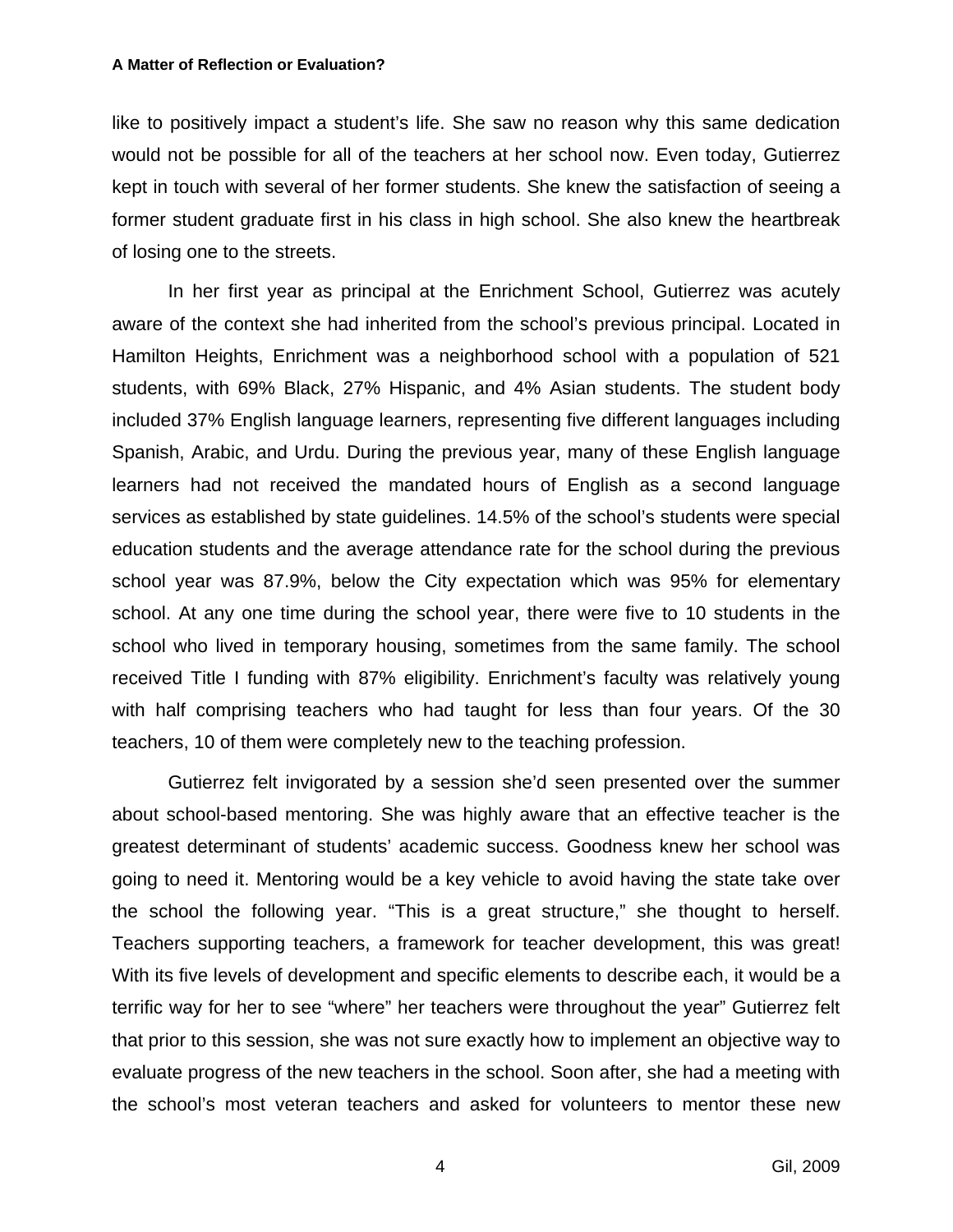teachers, and with that, she was able to assign her beginning teachers their mentors. It was a pleasant surprise that she didn't have to pull any teeth to put this initiative into place. "If only everything else I wanted to do for the school could go as smoothly," she thought to herself.

# *The Honeymoon Is Over*

On a crisp and frosty January morning, Jackie held the elevator door open with her newspaper so Lia could get in. "Hey, Lia, have you been meeting with Delia? You know she needs a lot of work, right? I getting a lot of parent complaints. You're her mentor, so you must know what is going on in there. . I know what I see when I do my walks, but you see so much more. Remember, we want to move toward that 'innovative' stage. I'm counting on you." As the elevator door opened on the second floor, Jackie winked at Lia and proceeded to her office, that last sentence having been added with a sweet melody in her voice. But it didn't feel sweet at all. Lia bit her lip and just stared at her principal as she walked away. Was it hot in the school elevator or was it just Lia? She called Andy that afternoon.

"Oh my God, Andy, I felt so uncomfortable, I thought I was going to flip for a second there. I was thinking, 'Uh, am I a mentor or an administrative agent?' That's not what I signed up for, you know. You never listed "informant" as one of my mentoring roles. Mentoring is supposed to be a safe space for Delia to be able to grow and develop—and that thing about 'innovative'…geez, Andy you know that can't be reached in ten months—shoot--you might not reach it in ten years! She's just a beginning teacher, not a seasoned educator!" Lia's voice reached a higher pitch as she asked, "Wasn't that made clear to principals in whatever mentoring training they got? They did get some kind of background about the mentoring program, didn't they? It's not as simple as just moving from beginning to emerging to applying…

"I don't know Lia, but Jackie's been pretty cool so far, hasn't she? You know I can't speak for principals because when I was a mentor, the only thing the principal ever said to me about mentoring was 'Andy—I'm assigning you three mentees,' and that was it. He couldn't care less about it, really—to him, it is a program on paper. That's all.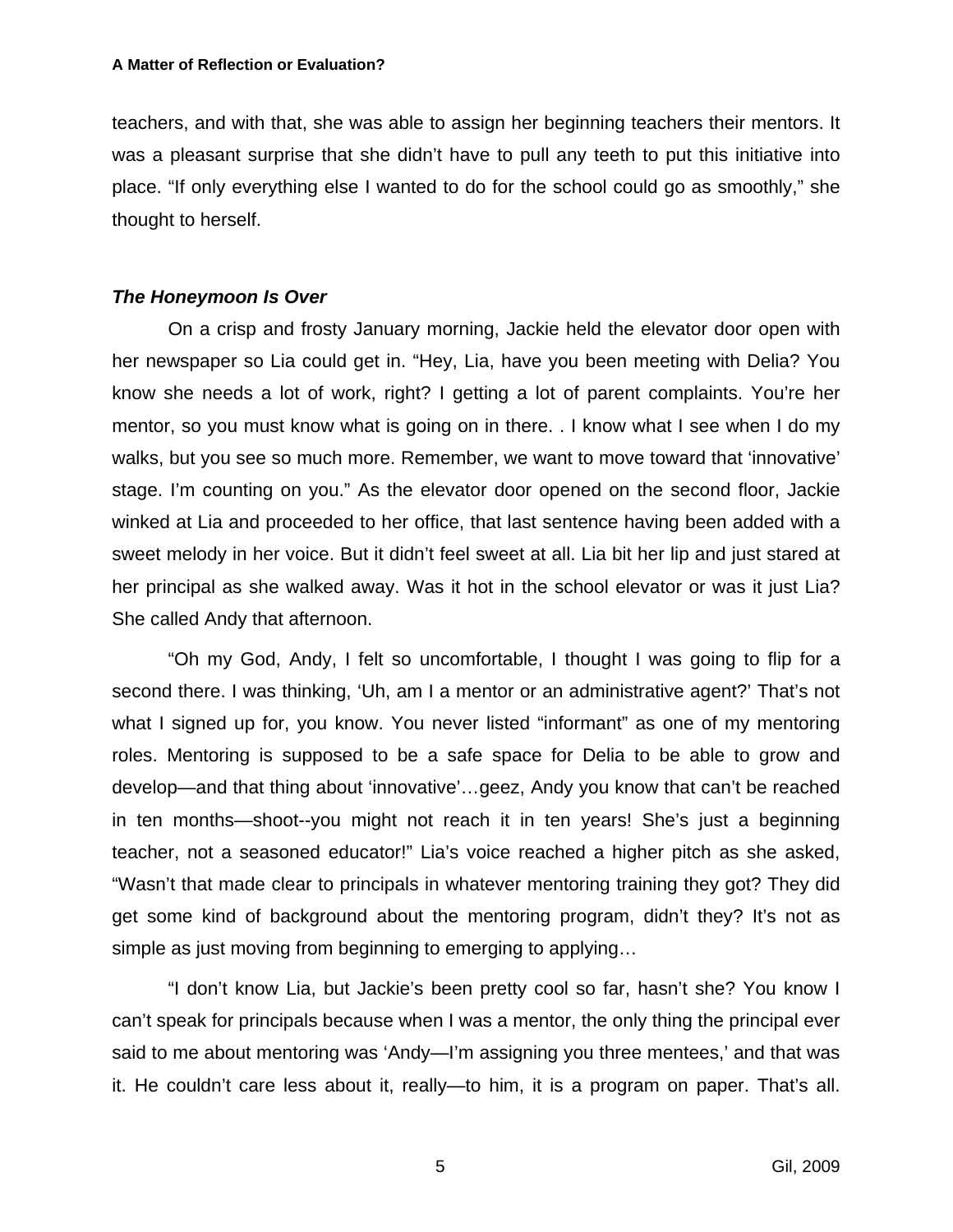Maybe Jackie just doesn't get it, even though she means well. Why not talk to her about it?"

Lia sighed and said, "Oh I don't know Andy. She's so gung ho, I don't know that she'll get it—not on this issue. Well, I'd better get going. Laundry calls. Thanks for lending an ear."

# *Thursday Morning, Third Period Debriefing Meeting*

As Lia and Delia sat across from one another in Lia's room, Delia stared out the window. The desperation was clearly evident in her voice. "So I try to plan my lessons, but what do I do when 18 of my 25 students can't even read at a first grade level? And some of *those* kids don't even know all of their letters!? God forbid I turn my back on Caleb. When I talked about community building before the winter break, I was not-sosubtly reminded by Ms. Gutierrez that this was the first year my kids were testing and that preparation is the focus—not social games. She said that can be done during Phys. Ed. or in counseling—those who get counseling, anyway. Between assessments, being pulled out of class for meetings, that PD program I was signed up for, calling parents— 1/2 of whom I don't even have active numbers for, and maintaining parent communication logs, I don't really understand when we're supposed to meet. I know it's not your fault Lia, and your encouraging smiling face is a comfort, but honestly, this is just too much for me."

Lia understood Delia's concern about her students' challenges. She had witnessed them first-hand. She also saw openings for addressing those needs. During her classroom visits, she had noticed that three of the students who were most off-task were also sitting at the back of the room, seated together in an area where Delia seldom circulated. Lia had brought this up in a previous meeting with Delia and had offered to help her rearrange her seating plan, but then this never happened. Her role as a mentor was not about doing it *for* her mentee, but doing it *with* her mentee.

Aside from being glad that she could offer a "smiling face," Lia did not feel that she was helping Delia much. She did get into Delia's classroom at least one period every other week, but they never seemed to have time to debrief those classroom visits.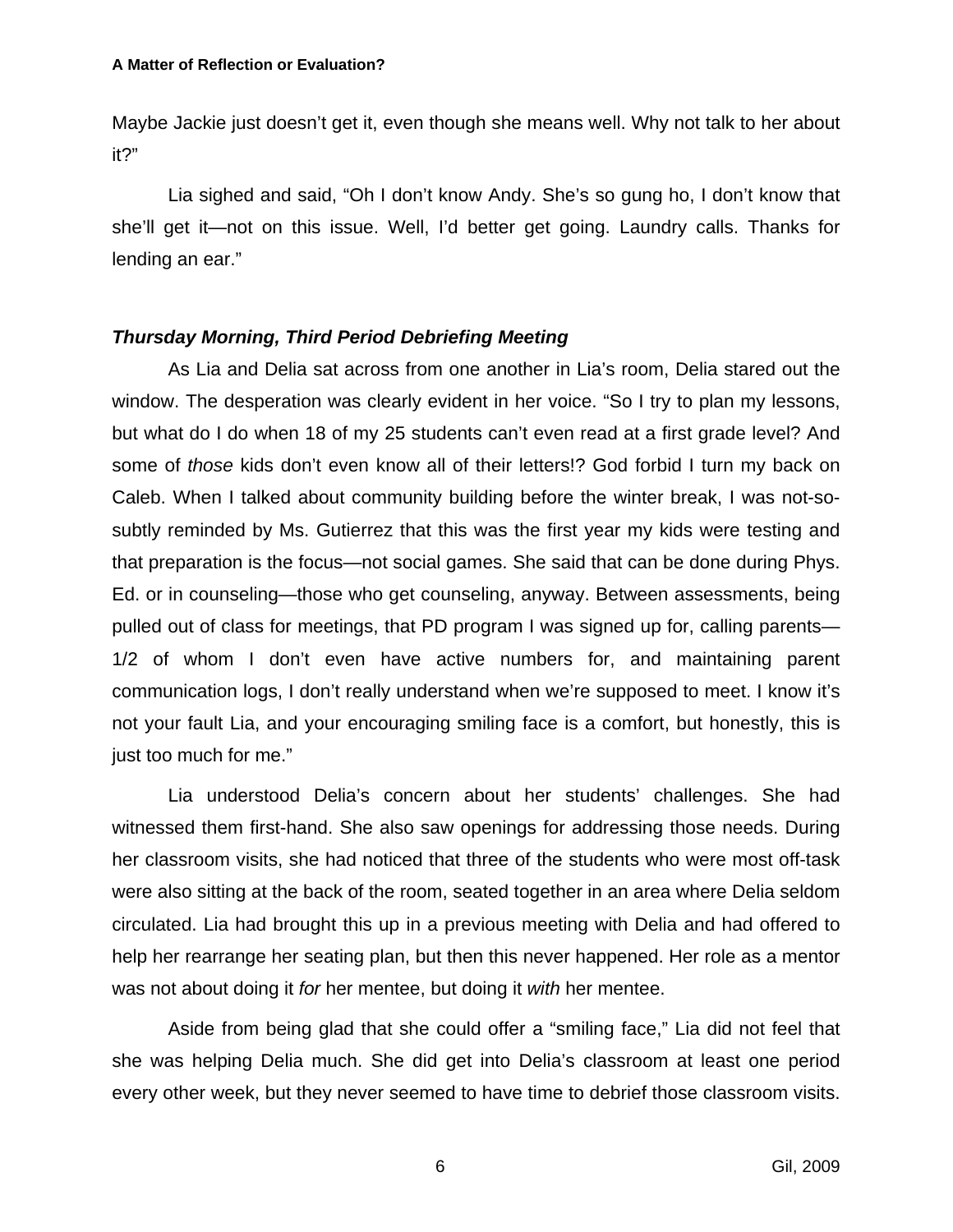#### **A Matter of Reflection or Evaluation?**

And when they did debrief, like they were finally able to do this March morning, Lia tried not to say too much and risk overwhelming Delia. After all, she was supposed to take the lead from Delia's comments.

 "She hates me, doesn't she. Gutierrez wants to get rid of me," Delia said pulling a wisp of her blonde hair from her eyes as she stared down at her planbook. "Tell me, just how thin a thread am I hanging on?"

Lia tried to muster up a smile, but she only managed a look that was interpreted by Delia as pity. Lia hated feeling caught in the middle of this teacher – principal dynamic that had formed over the last few months.

 "Delia, I don't think anyone hates you. Every first-year teacher has growing pains. We are supposed to look at your practice when we get together; it's the only time that you can do this objectively. I know that sounds kind of clinical, but I think if we get a chance to talk about what is going on in class, you'd see that there are a lot of great things that you're building on in your classroom. I know we haven't debriefed a visit in a while, but something I've noticed—your reflection on your lessons is improving. I've been wanting to share it with you for a while now, when we could really talk. I notice that you are getting around to conference with your students. That's really positive."

Was Lia right to redirect this conversation or should she have entertained a conversation about Delia and Jackie? Delia looked a little surprised by Lia's positive feedback and she shook her head, "Really?" For the first time in a long while, Lia thought she heard some hope in Delia's voice.

The prep period was coming to close, and Jackie Gutierrez happened to walk in as the two teachers were wrapping up. Lia noticed that Delia tensed up immediately, but both the principal and the first year teacher greeted each other cordially. Unconsciously, Lia started playing with the ring on her left hand, twisting it around and around. This was a habit she'd picked up in high school whenever she felt really, really stressed about something. Delia said, "Well thanks Lia, that was very helpful. Gotta go and get ready for my class!" With that Delia got up, gathered her papers, and left the room.

When Delia had left the room, Jackie whispered to Lia, "So? Debriefing, huh? Mrs. Martin came to speak to me again about Sadiq being bullied and about the